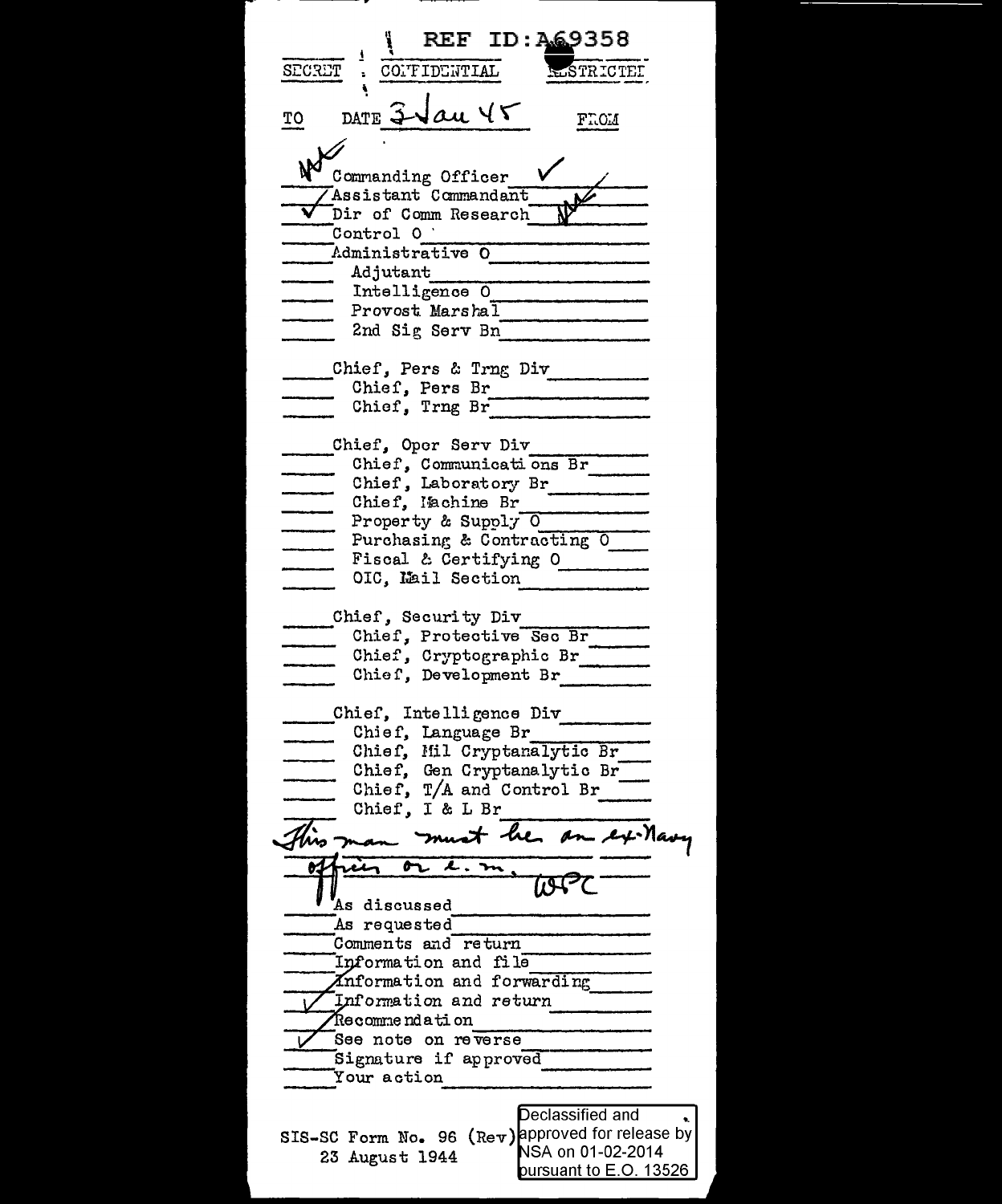Here FREEDPDI: Apster 2 told you about, from State Deft répresentativé in Madias. I talked with moak + Salmon, who were at first wiching Mot to answer it but I suggested that than man was suicare, he spent a long time in composing his better, and make "Amin Vstill madder, By pointing out the reasons Por such a dance, hoping Red lave a Detter opinion of it after he tts moe, ste, they might make a convent of a potential eveny.  $\overrightarrow{a}$  $\mathcal{L}^{\text{max}}_{\text{max}}$  and  $\mathcal{L}^{\text{max}}_{\text{max}}$  $\mathcal{L}^{\mathcal{L}}(\mathcal{A})$  and  $\mathcal{L}^{\mathcal{L}}(\mathcal{A})$  and  $\mathcal{L}^{\mathcal{L}}(\mathcal{A})$  $\mathcal{L}(\mathcal{L})$  and  $\mathcal{L}(\mathcal{L})$  . In the  $\mathcal{L}(\mathcal{L})$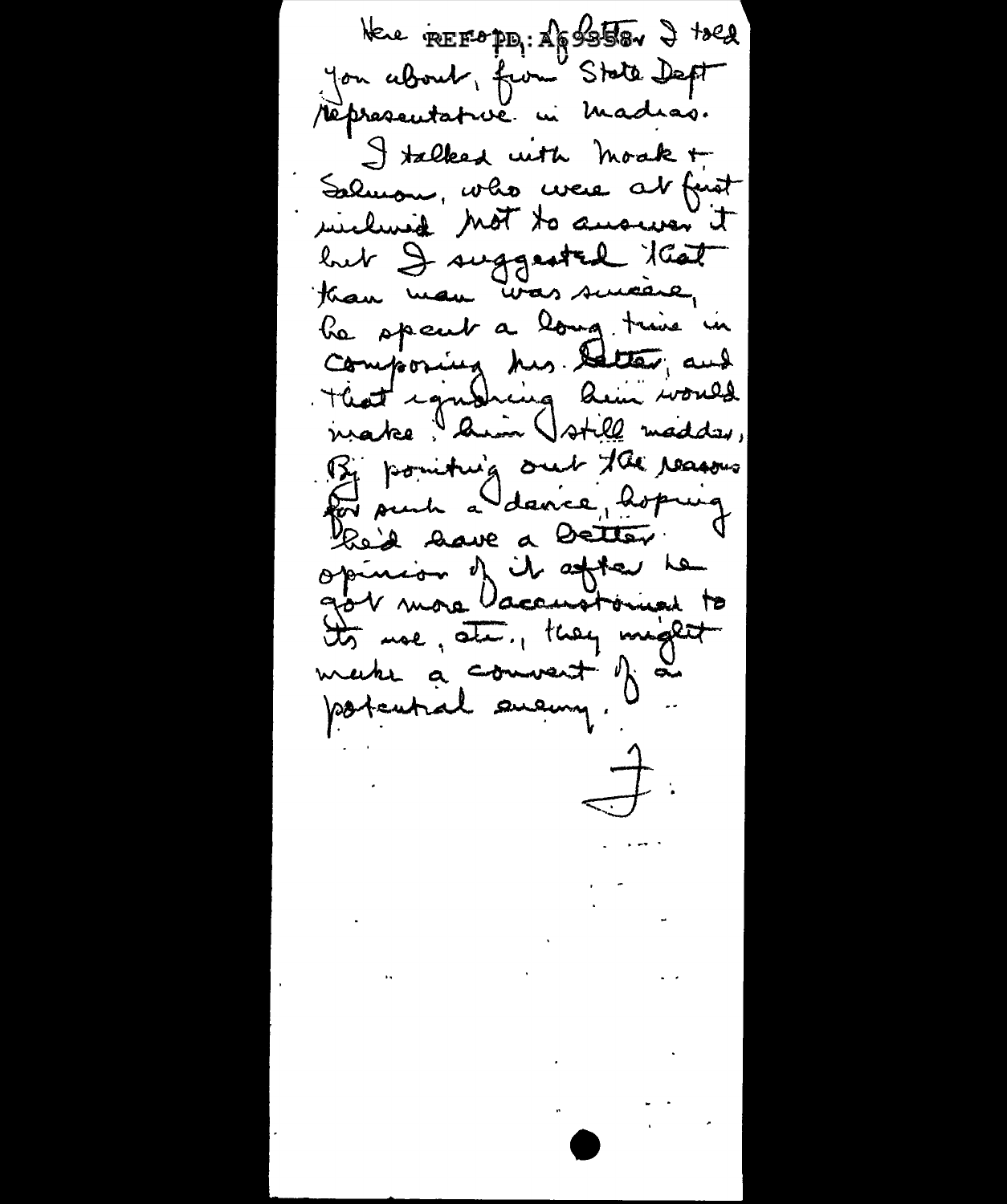--·-------- --- ---;---------·-..&:::::""" ---- --- REF ID:A69358

c6PYact:NmL 11/29/44

&-· .- - *,:-*-....... .:::.:....- I "'

> In reply refer to Fife No. 110.2-RB/rb

## AMFRICAN CONSULAR SERVICE

Madras, India, November l?, 1944

<del>CONFIDENTIAL</del>

Special Consultant to the Assistant Secretary, Mr. Shaw, Room 551, Department of State, Washington, D. C. 25.

Sir:

The preface to "Keying Instructions for Converter M-325" invites comments, to be addressed as above.

I received the contraptions on November 12, 1944, and spent the Sunday and every evening since in learning how to -use them. One aet may or may not be detective; when there is time I will test it again. The other appears to work in the way intended, perhaps simply because I made no mistakes in setting it up. I have now become so adept that I can set it up in an hour.<br>The device may be a cryptographic marvel, and as such its

adoption, especially in war time, is a necessary evil. It is fantastically inefficient as a machine and I trust that it will only be used when ultra-secret messages must be sent. Except because driven to it for want of a better device, no man could have wanted it if he were the man who was to work it. I am impelled to write you because you may not generally receive the comments of code clerks and junior vice consuls who actually will use the horror. Being the only American at this poet, I am. the one to do so.

An office which sends or receives enough messages to employ a code clerk might find the machine efficient, on the theory that when it is once set up tor the day the time thus taken is saved by the ease and rapidity of coding and decoding the rest of the day. It is very doubtful whether even this is the case, and for an office without a code clerk, the amount of time taken to set up and to codify is disproportionate, and moreover cannot be spared during office hours as a rule.

The smallness of the machine chiefly accounts for its inefficiency as an office device. Apart from the machine's liability to break-down and the coincident difficulty of repair, the following faults are to be found with it when in good working orders

1. Even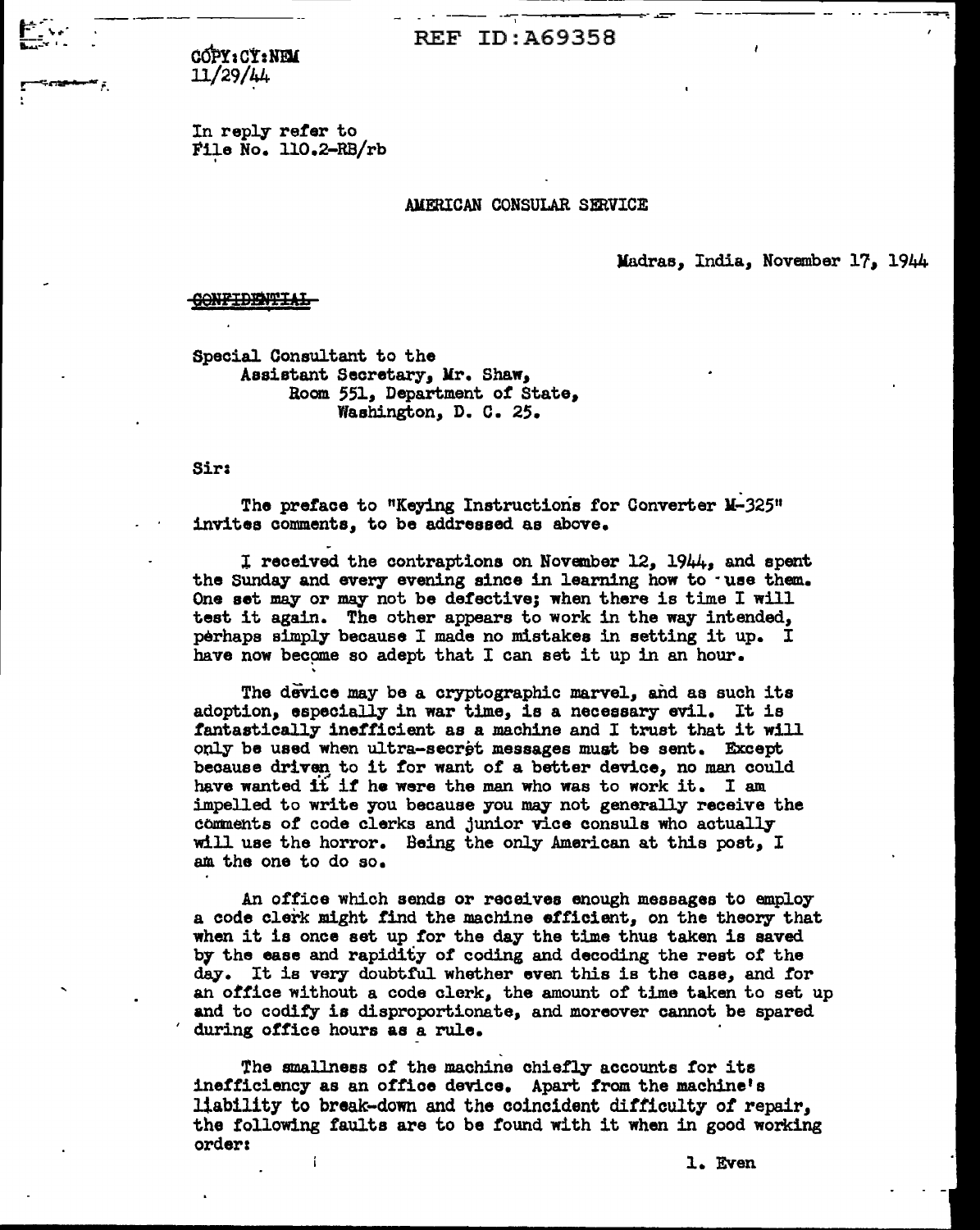--------'

,\_ .:.~ .. ! "

·.

1. 'Even with the most careful. handling and delicate lubricating, greaae from the rotors gets on the fingers and thence on other parts of the apparatus, the paper, pencil, etc.

2. Far from rotating easily by hand, the rotors are most awkward to move except with the stepping button, which itself is none too easy •

.3. The 26-letter check appears by experiment to be quite essential, but involves a further handling of the greasy rotors.

4. The jack board wiring is so tiny as to require great care under a good light, and errors are practically impossible to trace without removing all jacks and beginning again. The need to use tweezers to remove jacks is unfortunate, as the tweezers hurt the fingers, they slip and damage the wiring, and the process takes time.

*5.* The wiring of the reversing rotor is a moat paintul business. The sharp, stiff and tiny clips need the horny fingers of a stevedore and delicate touch of a violinist.

6. The mental and physical irritation and f'atigue caused by the above add their small quota to the day's strain, not to mention increasing the chance of errors when coding or decoding is begun after getting the agony over.

7. The physical process of coding and decoding could hardly be more awkward. A code clerk in constant practice might acquire the necessary habits, but even he could not avoid the slow pushbutton, ietter-by-letter requirement, often with the hand covering one of the two lighted letters until moved awkwardly.

Comparatively, the alphabet strip systems, particularly the Navy's (which are superior to those of the State-Army Signal Corps), are simple to operate. If the justification of the  $M-325$  is greater security, we may have to put up with it. If, however, there is some thought that ll-325 is a convenience, let that idea be discarded at once. Nor is anyone who praises the machine to be believed unless he certifies that he himself has used it and is under no compulsion to be less than candid.

The consulate at Madras receives and sends very few messages requiring-security beyond the slightly confidential nature or the Brown code. There must be many offices in a similar position. It is hoped that the use of M-325 will not become routine merely because all offices possess it and those with code clerks would prefer to use but one system. It would be considerate of the Department

and

ī